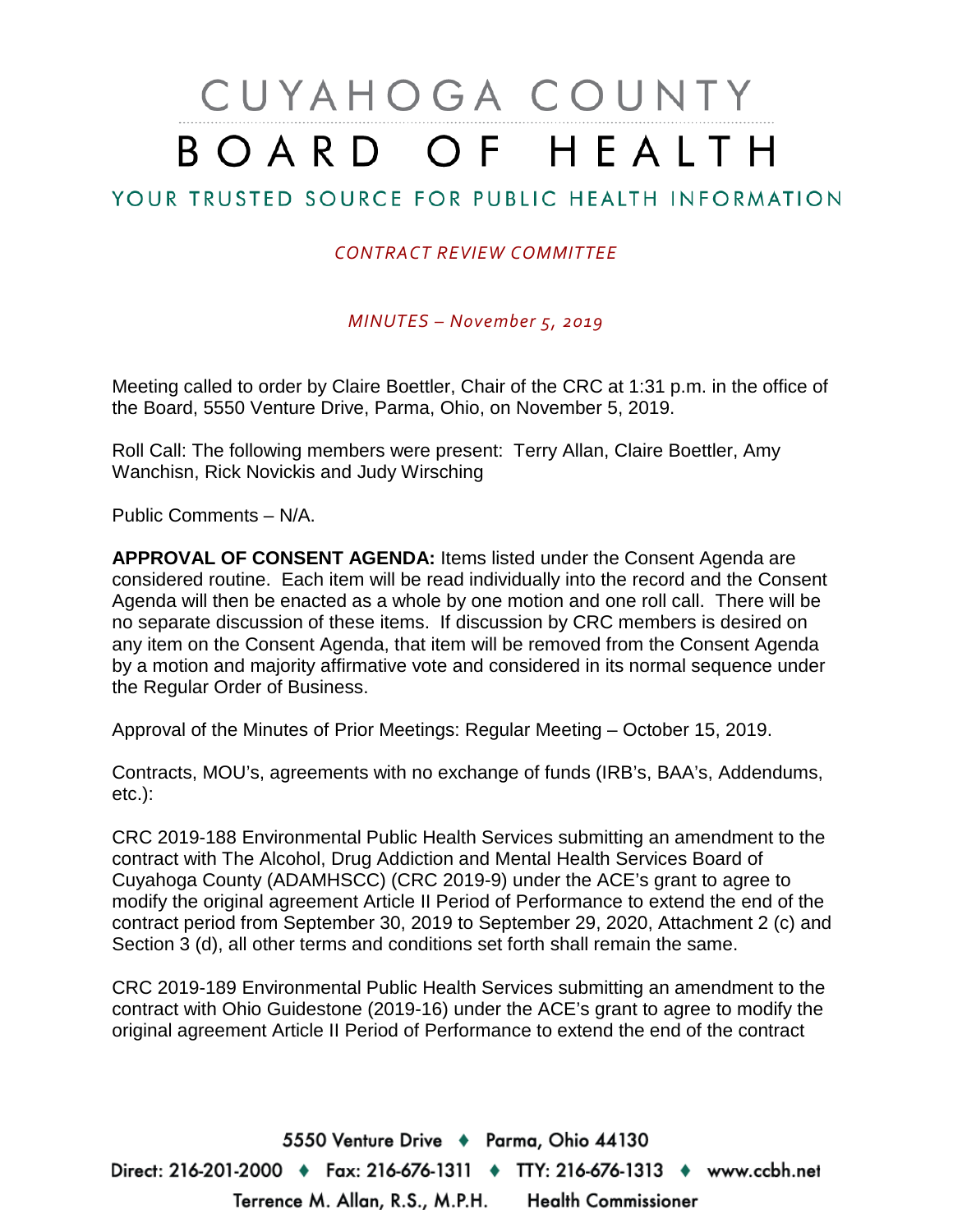period from September 30, 2019 to September 29, 2020, Attachment 2 (c) and Section 3 (d), all other terms and conditions set forth shall remain the same.

CRC 2019-190 Prevention and Wellness Services submitting Memorandum of Understanding (MOU) with Garfield Heights City School District under the 2019/2020 Teen Wellness Initiative (TWI) grant from November 1, 2019 through June 30, 2020 to allow access to students, parents and space for the TWI program to the middle schools and high school students. No exchange of funds.

CRC 2019-191 Administrative Services submitting Memorandum of Understanding (MOU) with the Ohio Department of Health (ODH) for an initial subscription license to Clear Impact from October 1, 2019 through September 30, 2021. No exchange of funds.

It was moved by Amy Wanchisn, seconded by Judy Wirsching, that the consent agenda, including the minutes of the October 15, 2019 CRC meetings be approved.

The Secretary called the roll:

Ayes: Terry Allan, Claire Boettler, Amy Wanchisn, Rick Novickis and Judy Wirsching

## **CONTRACTS AND AWARDS:**

Tabled Items

None

New Items For Review

Bid/Quote Openings ≥ \$25,000.00

None

Bid/Quote Openings < \$25,000.00

None

Expenditures: Contracts up to \$25,000.00

It was moved by Rick Novickis, seconded by Amy Wanchisn that the addendum (CRC 2019-192) to the contract with CB Mullins Construction Co. (CRC 2019-121) under the Lead Hazard Control grant to increase the amount to be paid to CB Mullins Construction Co. from \$24,300.00 to \$24,795.00 be approved.

Presented by: Stephanie McConoughey

5550 Venture Drive + Parma, Ohio 44130 Direct: 216-201-2000 ♦ Fax: 216-676-1311 ♦ TTY: 216-676-1313 ♦ www.ccbh.net Terrence M. Allan, R.S., M.P.H. **Health Commissioner**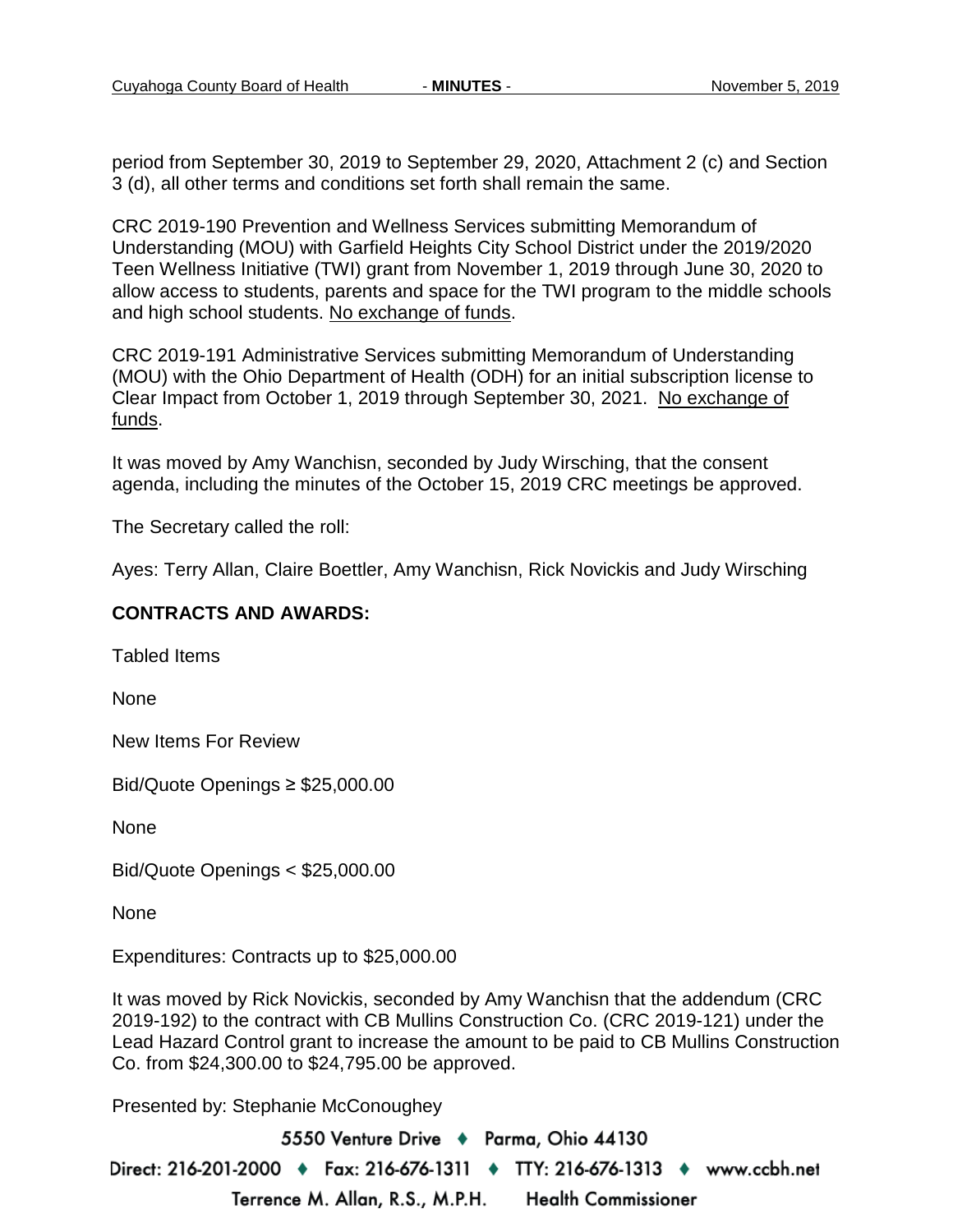Purpose: To complete additional work found during project completion.

Funding Source: 100% reimbursable through the Lead Hazard Control Program.

The Secretary called the roll:

Ayes: Terry Allan, Claire Boettler, Amy Wanchisn, Rick Novickis and Judy Wirsching

It was moved by Judy Wirsching, seconded by Terry Allan that the contract (CRC 2019- 193) with The Baldwin Group, Inc. from December 1, 2019 through November 30, 2020 in the amount of \$1,102.68 be approved.

Presented by: Claire Boettler

Purpose: To provide HDIS software used for BCMH charting and billing and historical resource for Immunization clients.

Funding Source: 100% funded through CCBH General Revenue.

The Secretary called the roll:

Ayes: Terry Allan, Claire Boettler, Amy Wanchisn, Rick Novickis and Judy Wirsching

It was moved by Terry Allan, seconded by Judy Wirsching that the following addendums (CRC 2019-194) to the following contracts under the 2019/2020 HRSA Ryan White Part A Program grant be approved:

|                                    | Amount to be paid |             |
|------------------------------------|-------------------|-------------|
|                                    | not to exceed:    |             |
|                                    | From              | 1o          |
| AJ Boggs (CRC 2019-11)             | \$17,499.00       | \$19,410.98 |
| Tech Logic Systems (Board 2019-42) | \$50,050.00       | \$62,550.00 |

Presented by: Melissa Rodrigo

Purpose: To provide services to low-income, uninsured and underinsured HIV positive persons.

Funding Source: 100% reimbursable through the FY2019 HRSA Ryan White grant.

The Secretary called the roll:

Ayes: Terry Allan, Claire Boettler, Amy Wanchisn, Rick Novickis and Judy Wirsching

5550 Venture Drive + Parma, Ohio 44130

Direct: 216-201-2000 ♦ Fax: 216-676-1311 ♦ TTY: 216-676-1313 ♦ www.ccbh.net Terrence M. Allan, R.S., M.P.H. **Health Commissioner**